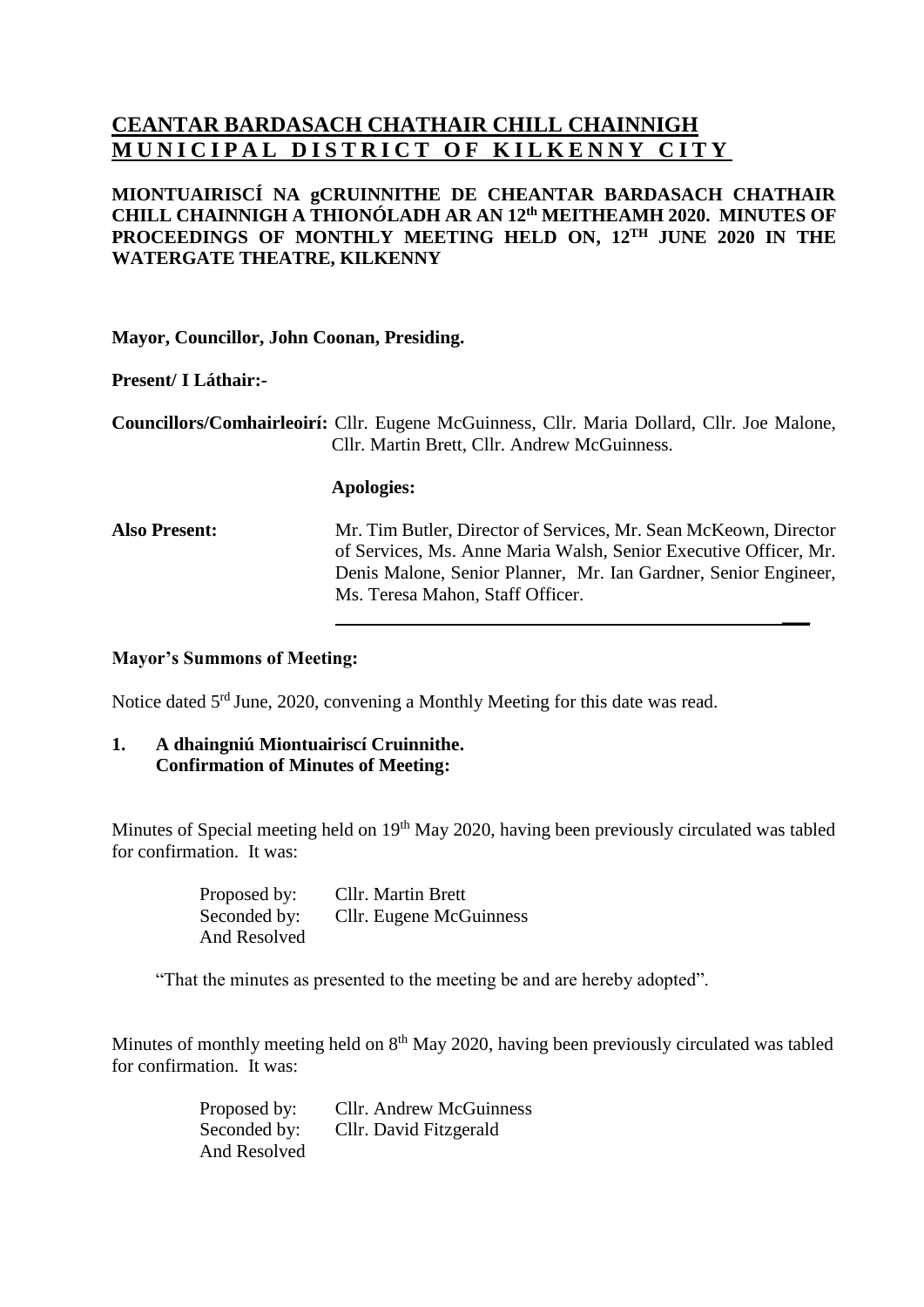"That the minutes as presented to the meeting be and are hereby adopted".

## **2. Cúrsaí thabhairt ar aghaidh ordú ón Méara Matters brought forward by direction of the Mayor.**

The Mayor:

- Condemned the attack on a hairdressing saloon in the City.
- Welcomed the announcement by UPMC to create 60 new job in Kilkenny over the next 3 years.
- Thanked everyone, including the Media for all their efforts dealing with Covid 19 and urged all to continue to be compliant.

### **3. Fodhlíthe Páirceála. Parking Bye-Laws**

Mr Ian Gardner, City Engineer, gave a presentation to the Members on changing Wolfe Tone Street Car Park from a predominantly long-term used carpark to a short-term car park to assist businesses on John Street. He provided details of surveys carried out in July 2016 on the car park in Wolfe Tone Street and short-term car parks in John's Green and the Market Yard. He explained that it was the vehicle turnover in a car park that should be considered when looking at occupancy of spaces. The conclusions drawn from the survey indicated that Wolfe Tone Street Car Park operated at less than half the turnover of the 2 other short-term car parks surveyed with approximately two thirds of spaces occupied by vehicles parked for more than 6 hours. Changing the charging regime may encourage greater usage of the car park by customers of businesses in the John Street area and 2 options were suggested.

The Members thanked Mr. Gardner for his presentation. All the Members were in agreement that a change was needed in the Wolfe Tone Street car park to help traders on John Street but they were also concerns about lack of long-term car park spaces in the City for workers.

| It was: | Proposed by: | Cllr. Eugene McGuinness |
|---------|--------------|-------------------------|
|         | Seconded by: | Cllr. Andrew McGuinness |

"That Option 1 parking charges be adopted for Wolfe Tone Street Car Park"

Further discussion took place and an amendment proposing Option 2 was suggested.

Cllr. Eugene McGuinness and Cllr. Andrew McGuinness withdrew their proposal for Option 1.

It was: Proposed by: Cllr. David Fitzgerald Seconded by: Cllr. Martin Brett And agreed by all

" That Option 2 parking charges be adopted for Wolfe Tone Street Car Park"

(Option 2:  $\epsilon$ 1 for first 2 hours and  $\epsilon$ 1 per hour to a maximum of  $\epsilon$ 5 per day)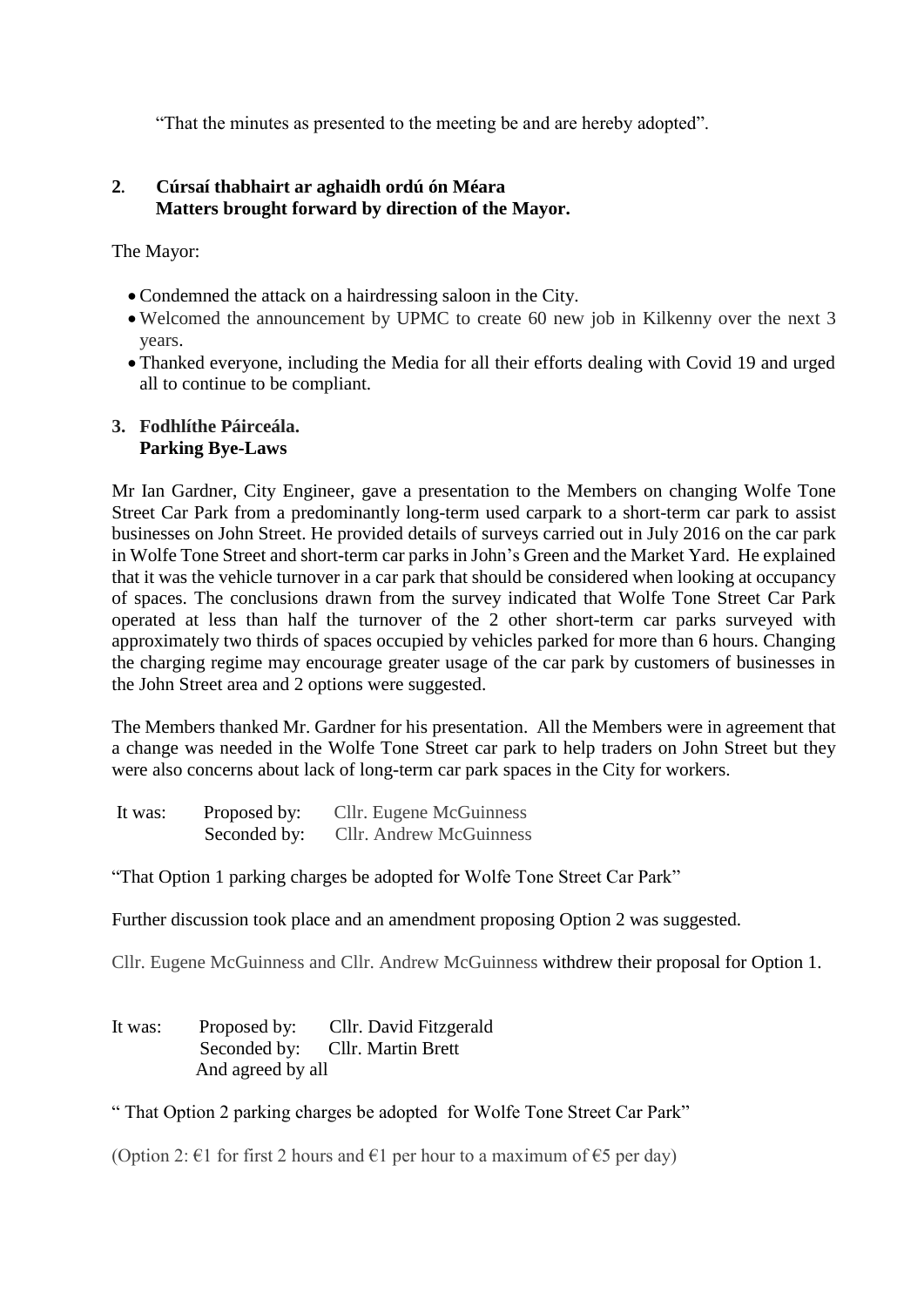Mr. Gardner confirmed it would take a number of weeks to put the changes in place. Members asked about a publicity campaign and signage to indicate long term car parks. They also enquired about the old Mart Site, James Park, disability spaces, bicycle parking, and charging points. Mr. Gardner responded to Members. He confirmed that the current review of the Car Parking Bye-Laws will address some of the issues raised and the cycling officer will make further recommendations.

**4.** Fodhlíthe trádala ócáideacha Casual Trading Bye-Laws

Mr. Tim Butler explained to Members that a review of the Casual Trading Bye-Laws is in progress and are currently being considered by the Council's Solicitor. In the meantime Members have the power to vary the casual trading under the current Bye Laws and as were asked to consider the following changes to in order to attract visitors to the City over the coming months:

- a) Extend the designated area for casual trading to the entire Parade area including the Mayor's Walk for the remainder of the year to assist with compliance with social distancing (as outlined in map).
- b) Extend the times of casual trading to include either a Saturdays or Sundays from 9am to 6pm.
- c) Designate the Mayor's Walk for casual trading for artists on weekends in July and August and for the normal week of the Arts Festival.
- d) Licence fee to be pro-rata.  $\epsilon$ 400 per annum or  $\epsilon$ 100 per quarter)
- It was: Proposed by: Cllr. David Fitzgerald Seconded by: Cllr. Martin Brett And agreed by all

" that the changes to the Casual Trading Bye-Laws listed above be implemented".

# **5. Fodhlíthe Feidhmíochta Dréacht-Sráide agus Busala**

Draft Street Performance & Busking Bye-Laws

Mr. Tim Butler advised that Street Performance & Busking Bye-Laws had been drafted at the request of Members. They were on public display up to the  $28<sup>th</sup>$  February, and no submissions were received. The Gardai confirmed that they would not have the resources to police these Bye-Laws if introduced. Mr. Butler confirmed that if adopted the Local Authority would need to appoint staff to monitor compliance with the Bye-laws.

| It was: | Proposed by:      | Cllr. David Fitzgerald               |
|---------|-------------------|--------------------------------------|
|         |                   | Seconded by: Cllr. Andrew McGuinness |
|         | And agreed by all |                                      |

"that Members adjourned the adoption of these Bye-Laws until staff are in place as authorised officers. It was also agreed to bring the Bye-Laws before the JPC."

**6. Nuashonrú ar thionscadail bóithre.** Update on Road Projects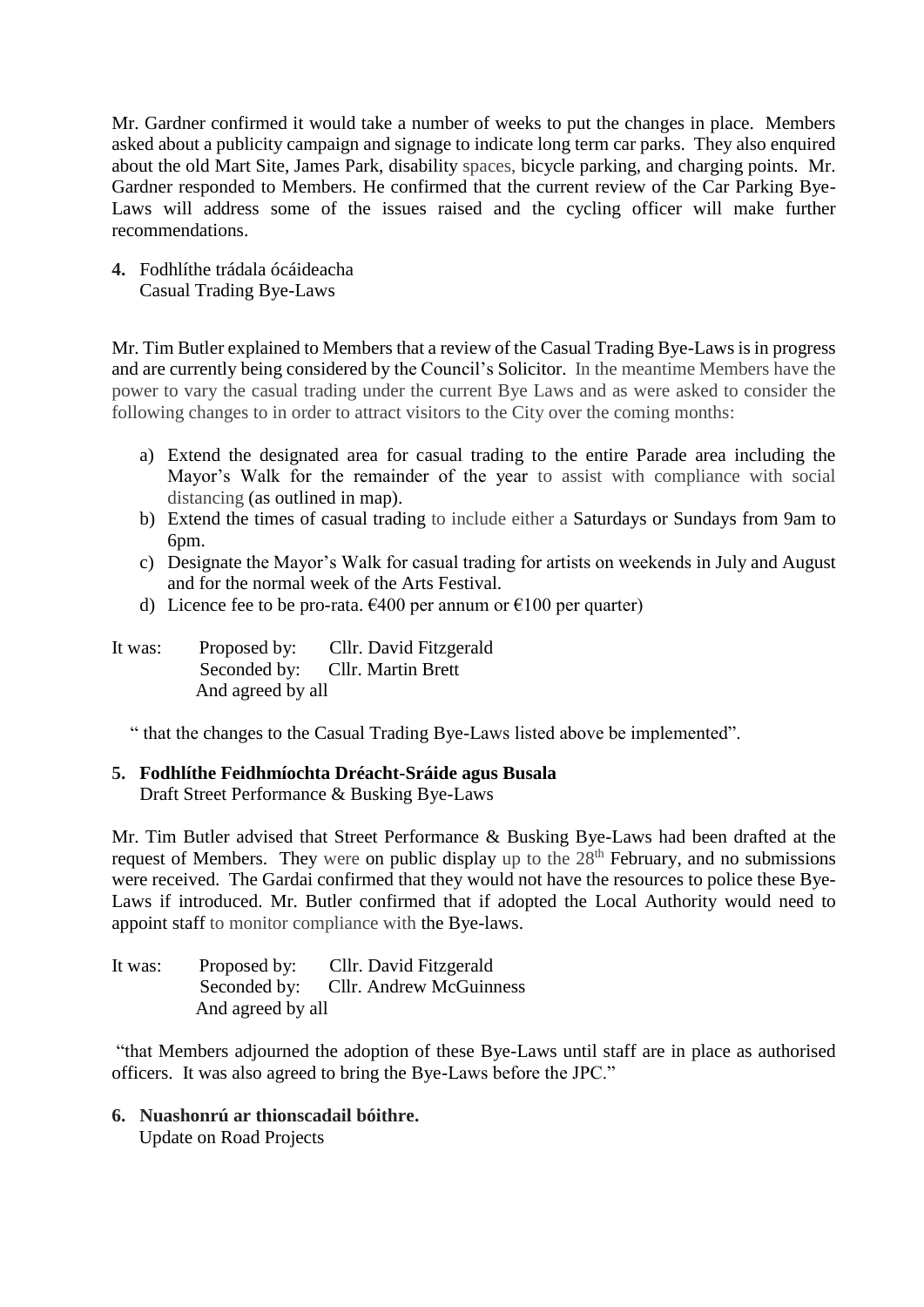Mr. Ian Gardner provided a report for Members detailing road work updates for June. The report included information on pavement works, landscaping/planting and maintenance to commence in June. He furnished Members with the proposed footpath remedial works and proposed application for low cost safety improvements. The temporary measures to facilitate social distancing and the new signage for the one-way system were outlined.

It was: Proposed by: Cllr. Andrew McGuinness Seconded by: Cllr. Martin Brett And agreed by all

"that the proposed footpath remedial works and the low-cost safety works be carried out as listed in the report".

Members thanked Mr. Gardner for the detailed report. They raised the following queries/ comments in relation to roads:

- Footpaths in Dean Cavanagh Place.
- Newpark Fen footpath and signage.
- Dog bins and fouling.
- Jet skiers and danger on the River Nore.
- Road works on Callan Road.
- Footpaths not restored to standard after contractors works.
- Trees roots causing problems to footpaths/ pipes.
- Animal welfare issues and tenancy agreements.
- One-way system in the City.

Mr. Butler and Mr. Gardner responded to all the Members queries. Mr. Butler reminded Members that it is not possible to put dog bins in every part of the City and it is the responsibility of the owner to ensure that they clean up after their dog. He confirmed that he had spoken to Environment in relation to the Jet Skier. The adoption of bye-laws would take a number of months. He confirmed that the environmental regulations are being examined in relation to wildlife and disturbance of nests on the river. Road works on the Circular Road had been delayed because of the pandemic but should be completed by the end of September. Mr. Michael Murphy will give an update at the July MD meeting. Mr. Butler will ask the Environment Section to provide an update on animal welfare for the July meeting. Mr McKeown confirmed that an Animal Welfare Charter is being established through a non-statutory committee and the Members can contribute to it.

Mr Gardner confirmed that the footpaths in Dean Cavanagh Place will be addressed under the remedial works scheme. He agreed to examine paths and signage in Newpark Fen. He detailed the process that contractors undergo, including the licences practice when they undertake works but agreed to look at Smithland's Court. He confirmed that the Council will continue to deal with trees and roots causing problems on public roads/footpaths. The Council has no power over trees on private lands. The one-way system will be reviewed after its implementation and signage will be put in place on the Ring Road to provide advanced notice to motorists

### **7. Forbairt Tithíochta Sóisialta Beartaithe - 120 Tithe – Bother Sion, Cill Chainnigh**. Proposed Strategic Housing Development – 120 Houses at Sion Rd, Kilkenny.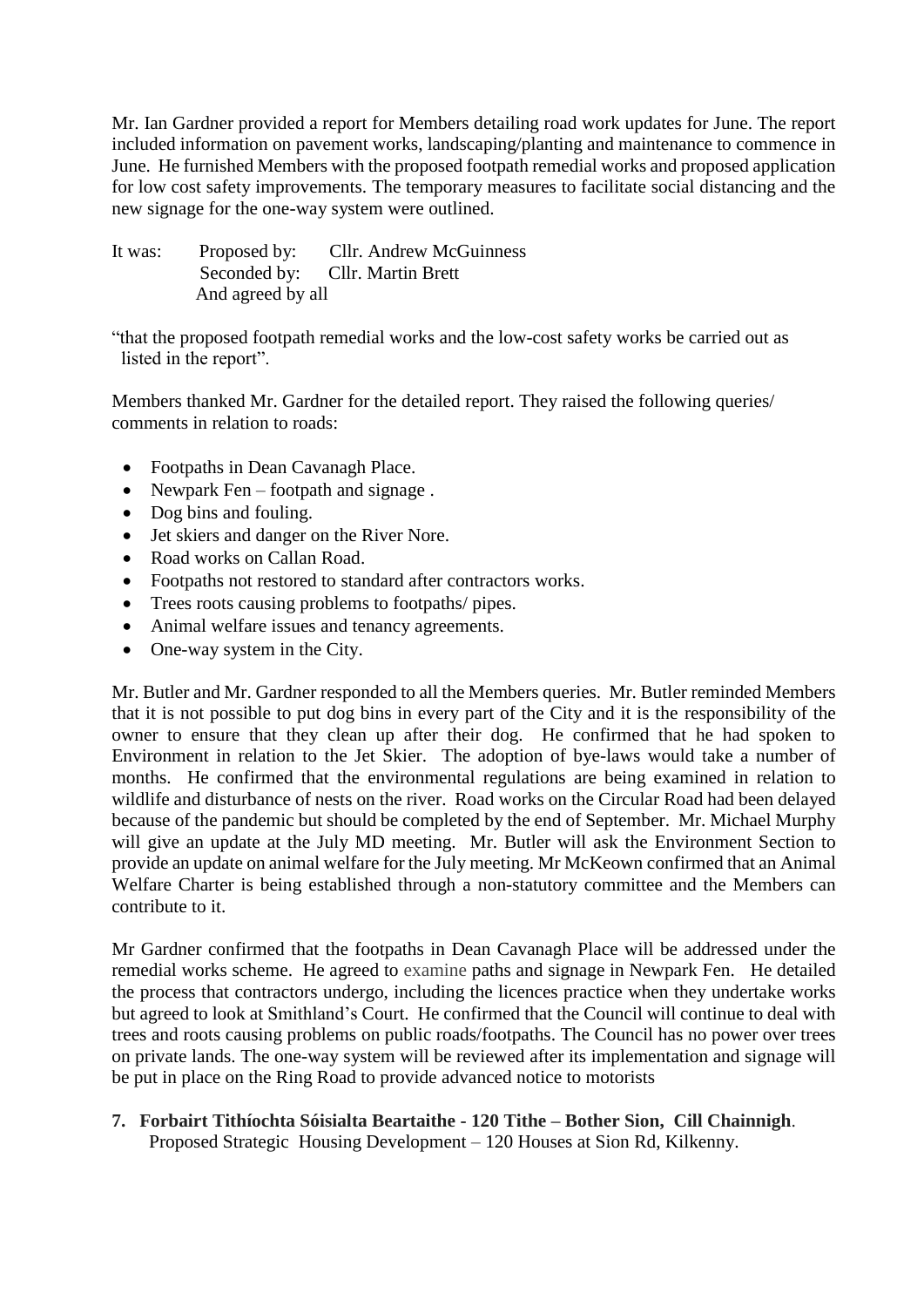Mr. Sean McKeown explained to the Members that under the Planning and Development (Housing) and Residential Tenancies Act 2016 it is a requirement to brief the Members on the proposed housing development at Sion Road.

He provided background to the development explaining that any development of over 100 units seeking planning permission must be made directly to An Bord Pleanána and Torca Developments had done so in this case. This meeting afforded the Members to give their views on the development. The Chief Executive is required to submit a report to ABP on the proposed development taking on board the views of the Members by the 16<sup>th</sup> July. The Bord will make their decision by the  $10<sup>th</sup>$  September.

Mr. Denis Malone gave an overview of the application and the previous planning permission on the site. The current application consists of demolishing the existing buildings on the site and building 120 residential units, a childcare facility, 154 car parking spaces and a new public park. The previous permission on this site was for low density housing.

The Members thanked Mr. McKeown and Mr. Malone for their presentation. They made the following comments in relation to the development:

- the scale and density of the proposed development is totally out of character with the locality.
- local residents in the locality of the proposed development are extremely concerned about the scale of the development proposed and their views must be respected;
- the lands for the proposed development are currently zoned low density residential. The density of the proposed development is well in excess of the current zoning, so if it were to proceed it would contravene the City Development Plan.
- the City Development Plan is adopted by the elected members after an extensive public consultation process and must be respected. If this project is approved by ABP it would undermine the role of local government and its members.
- the traffic is already constrained in the area and the roads infrastructure does not have the capacity to cater for the scale of development proposed.
- there are no schools, shops and insufficient community facilities in the locality to support the scale of development proposed.
- the proposed development is too far away from the City Centre and it would not be safe for cyclists and pedestrians to cross the already busy ring-road to access the area.
- access from the proposed development to the City Centre along the river would also not be safe for children. Furthermore, the special area of conservation of the Nore limits the potential of public lighting, and this in turn limits the potential to have a lighted walkway at night;
- local residents in the locality of the proposed development are extremely concerned about the scale of the development proposed and their views must be respected;
- the Council's own strategic policy is to prioritise the development of the Western Environs as supported through the Local Infrastructure Housing Activation Fund (LIHAF).

## The Members:

a) unanimously agreed that the Chief Executive of Kilkenny County Council should recommend refusal of this proposed development to ABP.

b) that the Chief Executive's report should be presented to them in draft form before its submission.